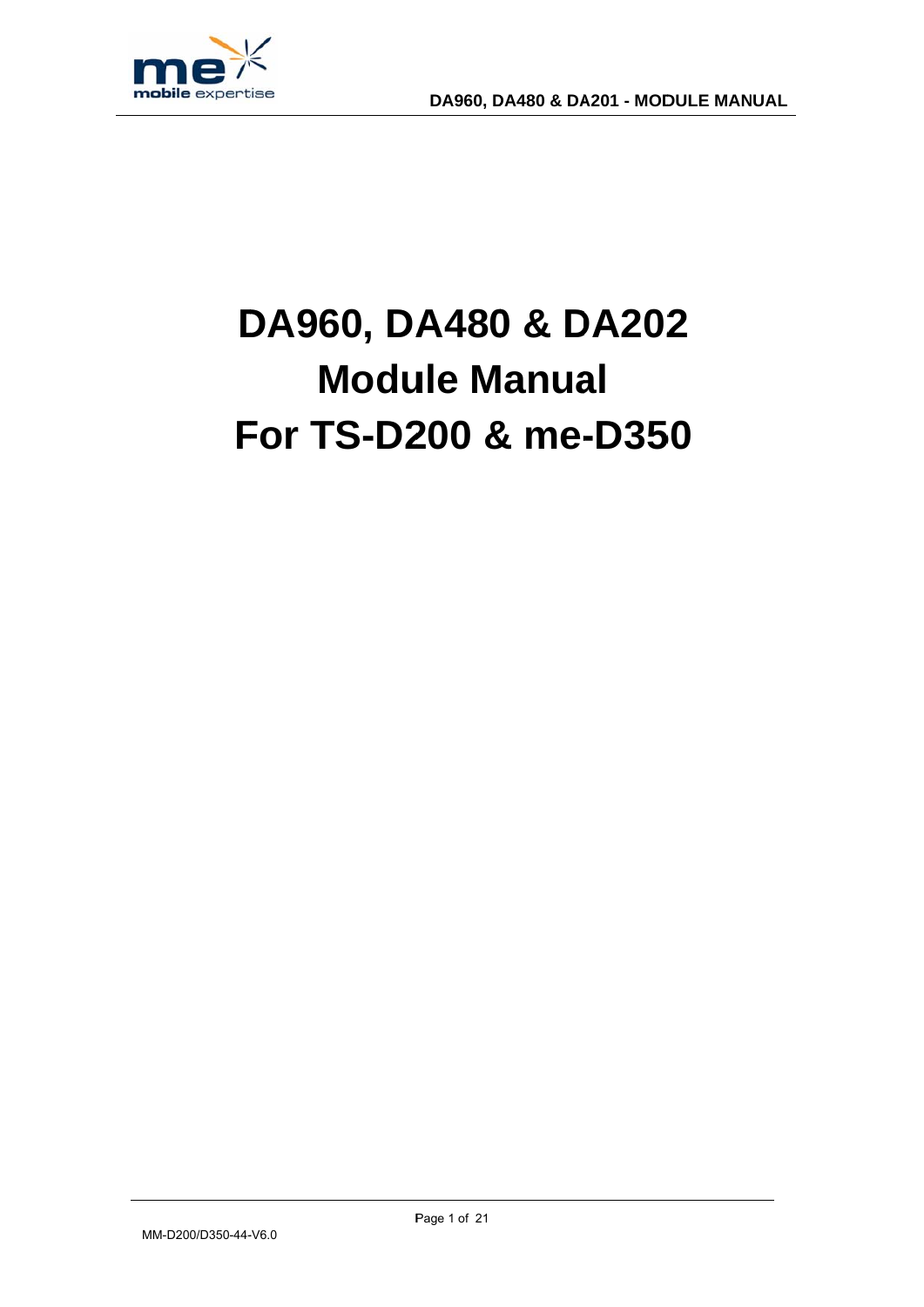

# **Table of Contents**

| 1 |  |
|---|--|
| 2 |  |
| 3 |  |
| 4 |  |
| 5 |  |
|   |  |
| 6 |  |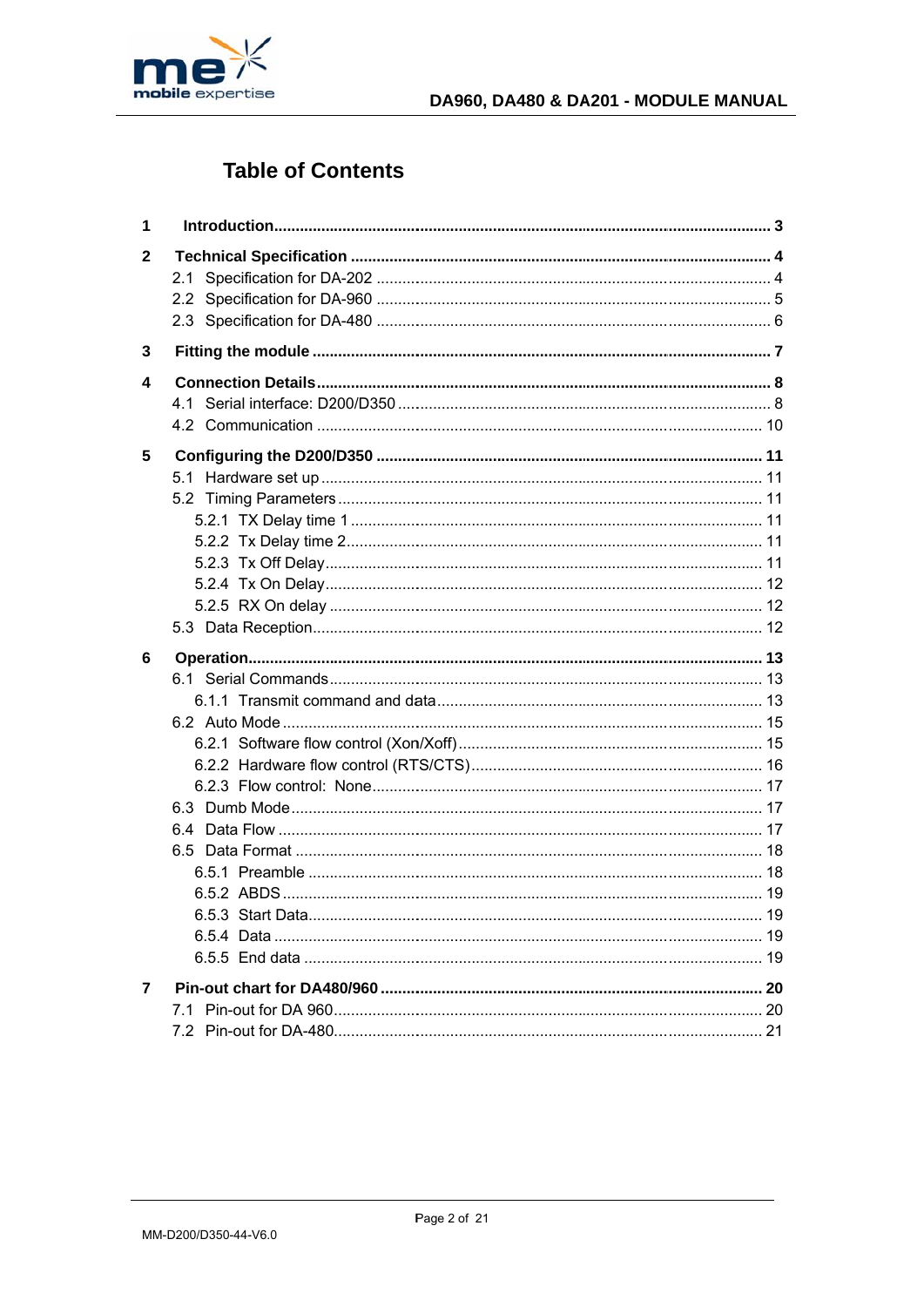

### $\overline{\mathbf{1}}$ Introduction

The DA 202, DA 960 and DA 480 are internal option-module for the D200/D350/D150 series of data modems. The DA 202 is a Bell 202 / V23 modem that provides compatibility with existing systems. The DA 960, the GMSK modem (Gaussian filtered minimum shift keying), provides greater data speed (up to 9600 baud rate). The DA 480, the FFSK module (fast frequency shift keying), allows the use of voice spectra only, so sub-audible squelch systems can be used (also possible for DA202).

The internal module option boards consist of a Slave MCU, Modem IC, and extra circuitry. These option-boards directly communicate with DTE (Data Terminal Equipment) to send and receive data through the DB-15 connector of the digital board of the D200/D350. These modems are designed to accept RS232 serial data format.

The D200/D350 can be controlled automatically, with the receipt of data (TXD), putting the radio into transmit. N.B. not available for the Bell 202 module. The data to be transmitted is buffered while the transmitter is being activated. Before the data is transmitted, a preamble sequence is transmitted to synchronize the receiving modem. The data can be placed in data blocks (packets) with header and end data information added.

The D200/D350 can also be put into transmit using the control signal PTT. In this mode the modem will only transmit when the control signal is asserted. If dis-asserted, the modem will remain in receive.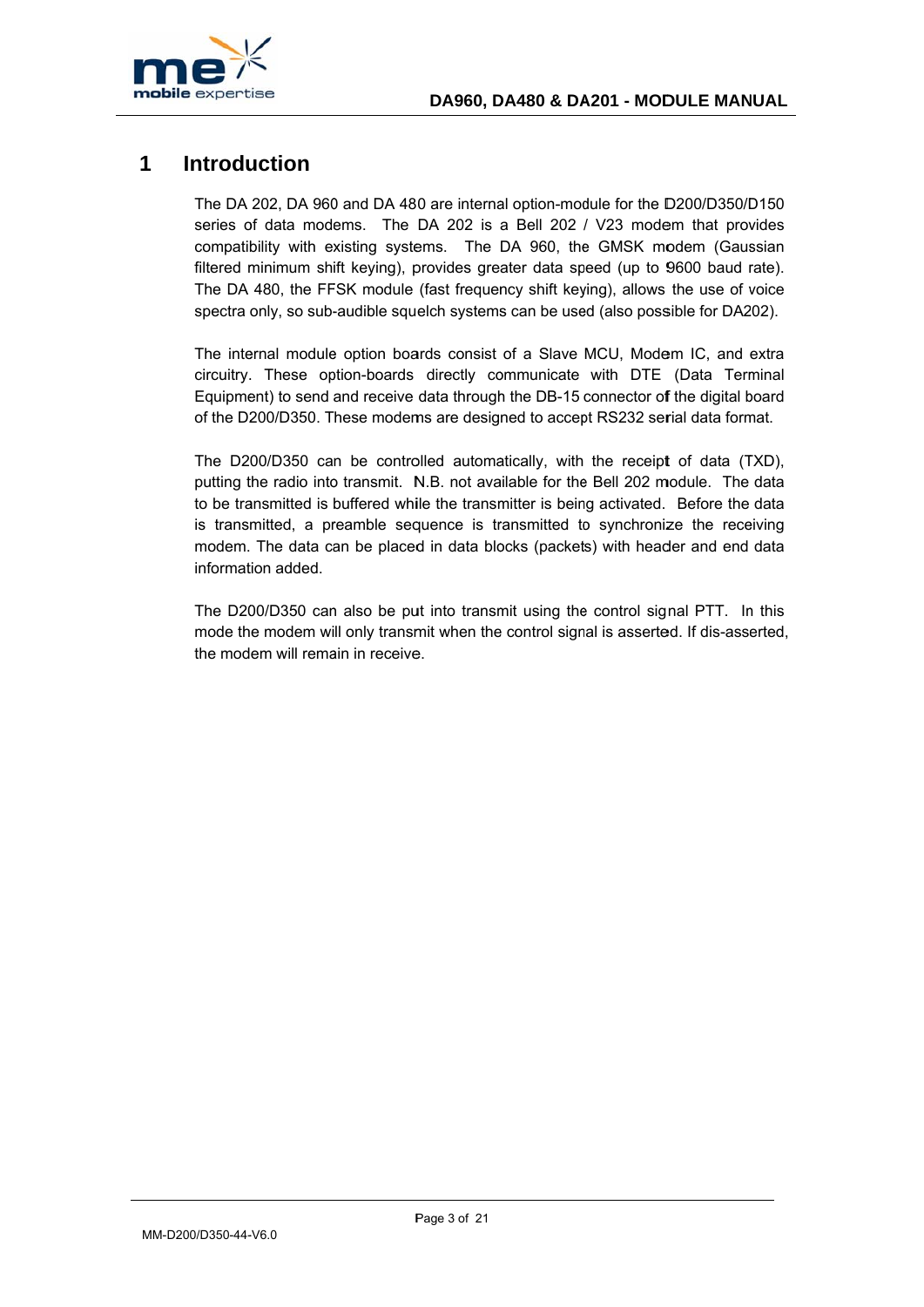

### **Technical Specification**  $\overline{2}$

### **Specification for DA-202**  $2.1$

| Modulation type                                                | :Bell 202 / V23                                                                                   |
|----------------------------------------------------------------|---------------------------------------------------------------------------------------------------|
| RF Baud rate                                                   | 1200 for 12.5/25kHz channel spacing - V23 mode.<br>1200 for 12.5/25kHz channel spacing - Bell 202 |
| Data Sensitivity                                               | : below -110dBm for 1 in 100 error rate                                                           |
| Mark /Space tone freq.<br>(for each available RF<br>Baud rate) | 1300Hz (M) / 2100Hz (S) at 1200bps - V23 mode<br>1200Hz (M) / 2200Hz (S) at 1200bps - Bell 202    |
| Data input/output                                              | : RS232 with option of TTL input/output possible on<br>later versions                             |
| RS232 Baud input rate                                          | :1200                                                                                             |
| Number of Data Bits                                            | :8 bits                                                                                           |
| Parity                                                         | : None                                                                                            |
| Number of Stop Bits                                            | : 1 bit                                                                                           |
| Data flow control                                              | : None (dumb mode only)                                                                           |
| Data Block (Packet)<br>size                                    | Non packet system                                                                                 |
|                                                                |                                                                                                   |

| <b>Channel Spacing</b> | <b>DTE Baud Rate</b> | <b>Modem Baud Rate</b> |  |
|------------------------|----------------------|------------------------|--|
| 12.5kHz and 25kHz      | 1200 V23 mode        | l 1200 V23 mode        |  |
|                        | 1200 Bell 202        | 1200 Bell 202          |  |

Table 2.1. Available Baud rate for Bell 202 modem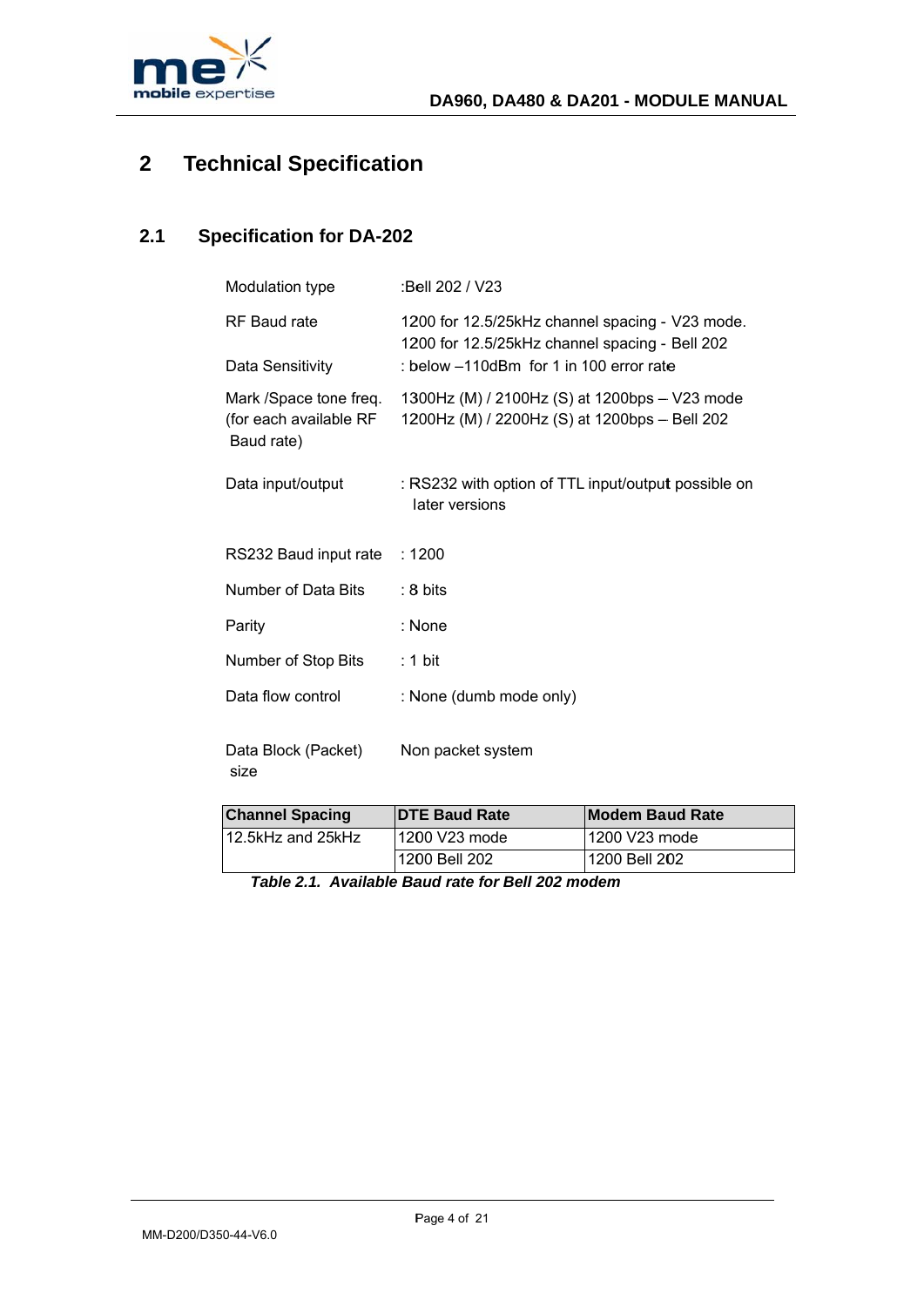

### **Specification for DA-960**  $2.2$

| Modulation type                        | : Modified GMSK                                                                                                                                  |
|----------------------------------------|--------------------------------------------------------------------------------------------------------------------------------------------------|
| Maximum RF Baud rate                   | : 4800 for 12.5KHz channel spacing and<br>9600 for 25KHz channel spacing<br>(Programmable, see below table)                                      |
| Data Sensitivity                       | : $\ge$ -113dBm for 1 in 100 error rate                                                                                                          |
| Method for elimination of DC<br>offset | : Data scrambling                                                                                                                                |
| Data input/output                      | : RS232                                                                                                                                          |
| RS232 Baud input rate                  | : Same as the RF Baud rate<br>(see below table)                                                                                                  |
| Number of Data Bits                    | $:8 \text{ bits}$                                                                                                                                |
| Parity                                 | $:$ None                                                                                                                                         |
| Number of Stop Bits                    | : 1 bit                                                                                                                                          |
| Data flow control<br>(programmable)    | : None,<br>Software (Xon/Xoff),<br>Hardware (RTS/CTS)                                                                                            |
| Tx forcing mode                        | : Configures the modem to transmit when in<br>auto mode, even if receiving data.                                                                 |
| Data Block (Packet) size               | : Programmable from 16 to 8192 bytes in<br>increments of 16.<br>(The packet doesn't include additional bits)<br>for error detection/correction.) |

| <b>Channel Spacing</b> | <b>IDTE Baud Rate</b> | <b>Modem Baud Rate</b> |  |
|------------------------|-----------------------|------------------------|--|
| Narrow (12.5KHz)       | 4800                  | 4800                   |  |
| Standard (25KHz)       | 4800                  | 4800                   |  |
|                        | 9600                  | 9600                   |  |

Table 2.2. Available Baud rate for GMSK modem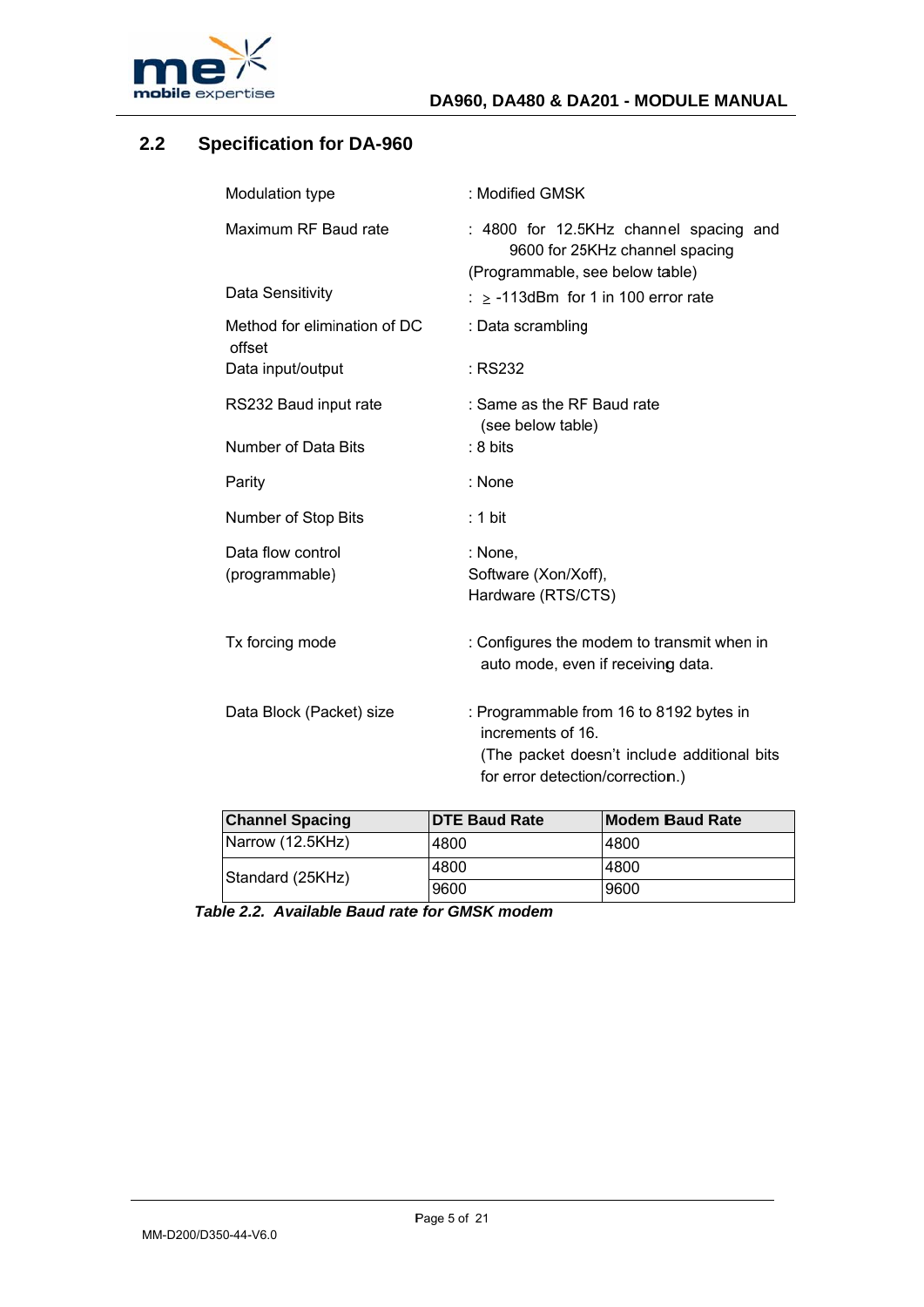

### **Specification for DA-480**  $2.3$

| Modulation type                                                | $:$ FFSK                                                                                                                                                                    |
|----------------------------------------------------------------|-----------------------------------------------------------------------------------------------------------------------------------------------------------------------------|
| Maximum RF Baud rate                                           | : 2400 for 12.5kHz and 25kHz channel<br>spacing 4800 for 25kHz channel spacing<br>with reduced sensitivity due bandwidth<br>restrictions<br>(Programmable, see below table) |
| Data Sensitivity                                               | : below -110dBm for 1 in 100 error rate                                                                                                                                     |
| Mark /Space tone freq.<br>(for each available RF Baud<br>rate) | : 1200Hz (M) / 1800Hz (S) at 1200bps<br>1200Hz (M) / 2400Hz (S) at 2400bps<br>2400Hz (M) / 4800Hz (S) at 4800bps                                                            |
| Data input/output                                              | : RS232                                                                                                                                                                     |
| RS232 Baud input rate                                          | : Same as the RF Baud rate<br>(see below table)                                                                                                                             |
| Number of Data Bits                                            | $: 8 \text{ bits}$                                                                                                                                                          |
| Parity                                                         | : None                                                                                                                                                                      |
| Number of Stop Bits                                            | : 1 bit                                                                                                                                                                     |
| Data flow control                                              | : None, Software(Xon/Xoff),<br>Hardware(RTS/CTS) (Programmable)                                                                                                             |
| Tx forcing mode                                                | : Configures the modem to transmit when in<br>auto mode, even if receiving data.                                                                                            |
| Data Block (Packet) size                                       | : Programmable from 16 to 8192 bytes in<br>multiples of 16. (The packet doesn't include<br>bits for error detection or correction.)                                         |

| <b>Channel Spacing</b> | <b>IDTE Baud Rate</b> | <b>Modem Baud Rate</b> |
|------------------------|-----------------------|------------------------|
| Narrow (12.5KHz)       | 1200                  | 1200                   |
|                        | 2400                  | 2400                   |
|                        | 1200                  | 1200                   |
| Standard (25KHz)       | 2400                  | 2400                   |
|                        | 4800                  | 4800*                  |

\* reduced performance

Table 2.3. Available Baud rate for FFSK modem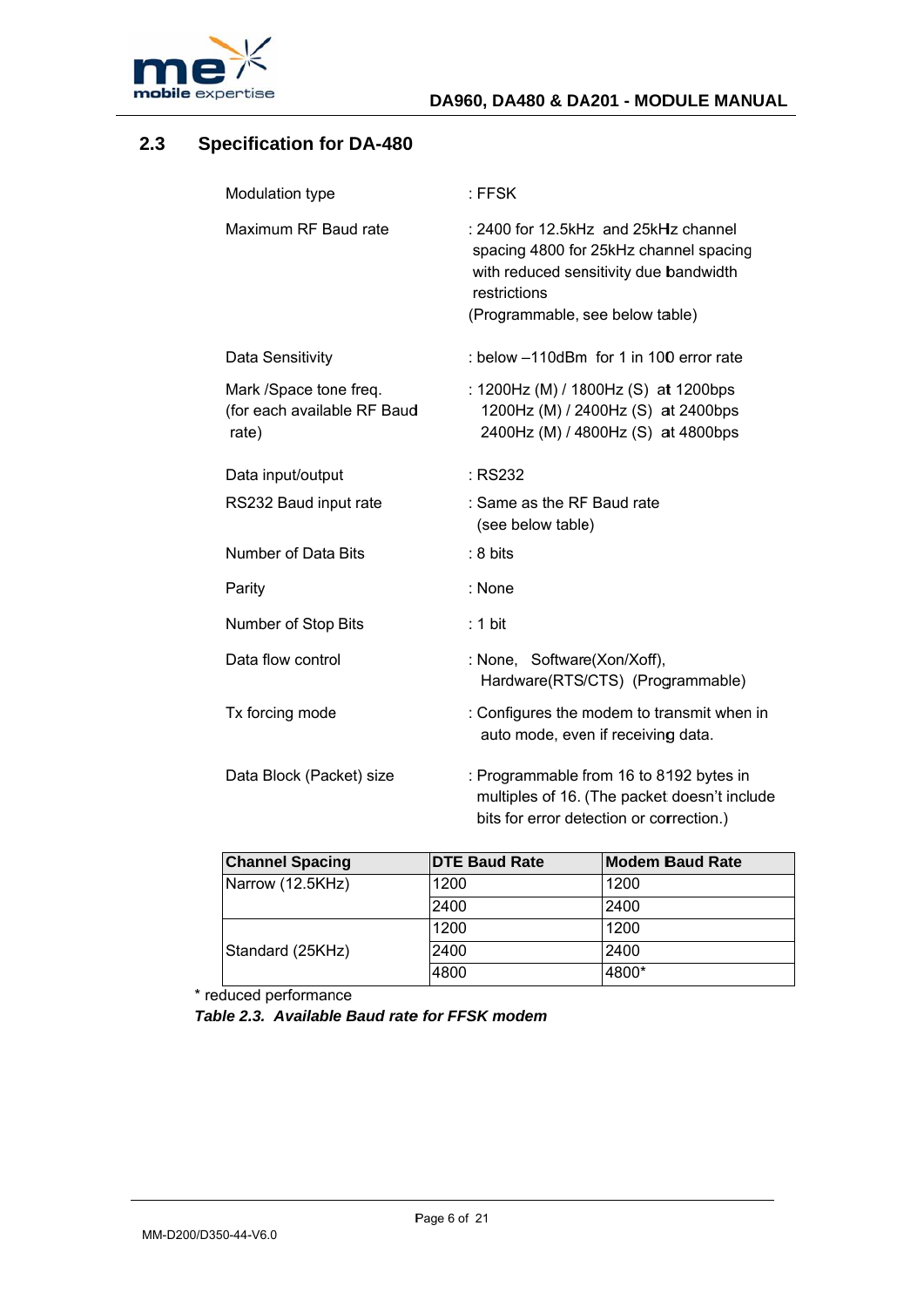

### **Fitting the module** 3

To enable access to alignment points, the modem requires disassembly.

- Undo the 4 screws on the bottom lid and 2 pillars on the d-type connector.  $\bullet$
- The bottom lid should drop out. If the lid does not easily drop out (due to the  $\bullet$ rubber seal), it can levered out via the largest aperture (remove grommet). Also a quick tap (lid facing down) on a soft surface will persuade it.
- To remove the digital board, gently lift from the end furthest from the d-type connector.



The connector con407 (the jumper connector) needs to have the correct links made to route the control signals to the option board.



The 2 connectors on the internal module need matching up with the digital board and then firmly pushed together to ensure a good connection.

For alignment details please refer to the Support Notes on the website. www.mobileexpertise.co.uk

The digital board then needs careful replacing ensuring a good connection with the RF board. The bottom lid is fitted with the screws put into place before replacing the hex pillar. Finally the lid is screwed into place.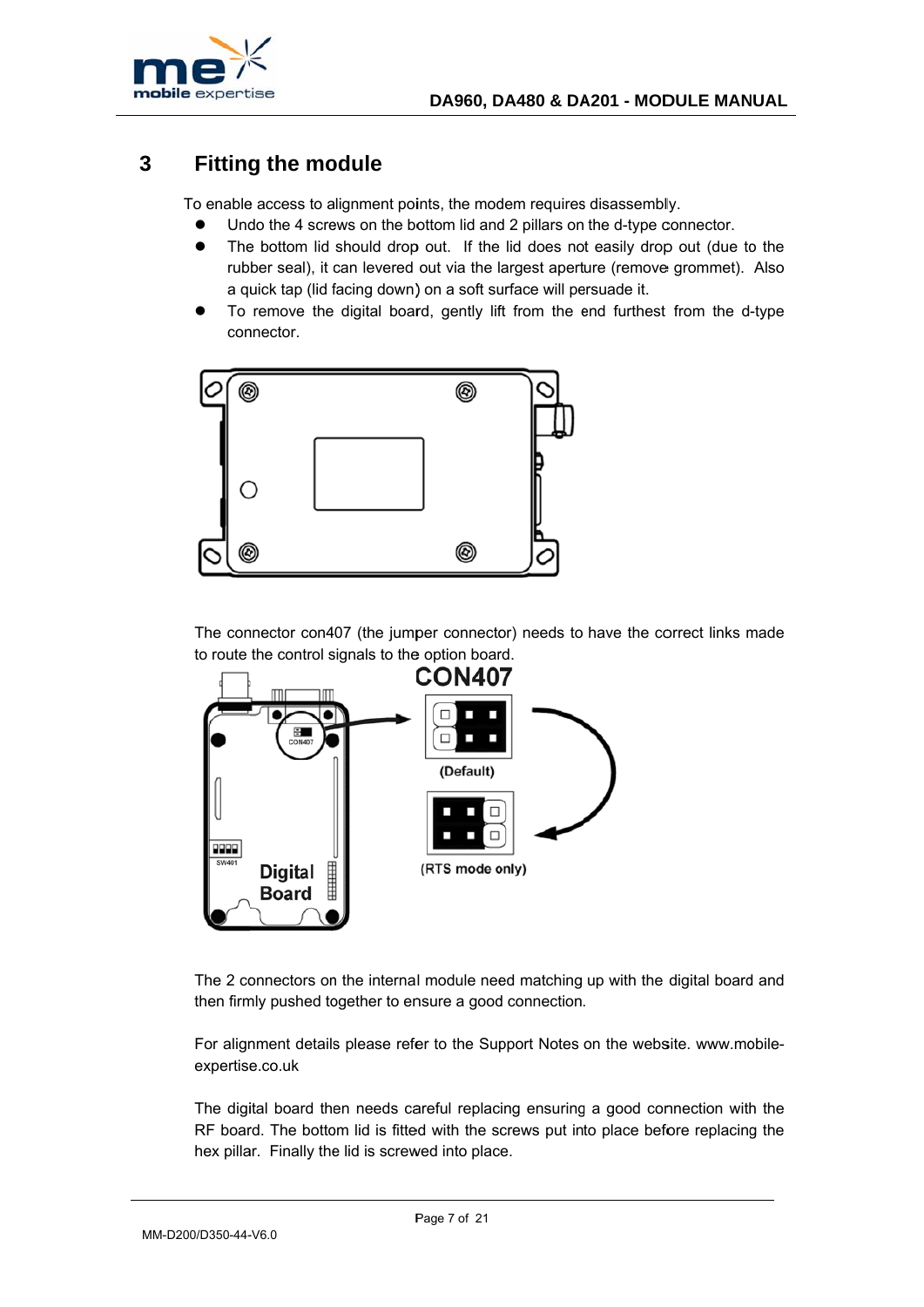

### $\overline{\mathbf{4}}$ **Connection Details**

This section describes the basic connections and explains important parameters for data transmission.

#### $4.1$ Serial interface: D200/D350

The 15 pin D connector serial interface with the pin outs as shown in the table below.

D200/D350/D350 DB-15 PIN descriptions with input and output levels

| Pin No.                                          | <b>Function</b>                                               | <b>Description</b>                                                                                                                                                    | <b>Signal Type</b>                                                                | I/O             |
|--------------------------------------------------|---------------------------------------------------------------|-----------------------------------------------------------------------------------------------------------------------------------------------------------------------|-----------------------------------------------------------------------------------|-----------------|
| 1<br>Program<br>Note 1                           | Data<br>modulation IN.<br>(used with an<br>external<br>modem) | AC coupled signal directly<br>injected through data low pass<br>filter without pre-emphasis.                                                                          | Input signal<br>1KHz audio at 60%<br>peak dev. input level $=$<br>100 to 120mVrms | $\overline{IP}$ |
| 1<br>Program<br>option<br>Note 1                 | POCSAG input                                                  | DC coupled direct signal<br>designed to work with TTL level<br>signals only                                                                                           | <b>TTL Levels</b>                                                                 | I/P             |
| 1<br>Program Opt<br>& comp'<br>changes<br>Note 1 | AC coupled FM<br>direct<br>modulation                         | AC coupled direct FM signal,<br>without filtering                                                                                                                     | 350mV @ 60%<br>adjustable                                                         | $\overline{IP}$ |
| 1<br>Comp<br>changes<br>Note 1                   | DC data<br>modulation IN                                      | DC coupled direct FM signal,<br>without filtering                                                                                                                     | 1.9V dc offset 450-<br>550mV @ 60%                                                | I/P             |
| 2                                                | Data OUT<br>(RX disc)                                         | Discriminator Audio,<br>unprocessed AF signal                                                                                                                         | 1KHz audio at 60%<br>peak dev. produces<br>200 to 300mVrms                        | O/P             |
| 3                                                | PTT In<br>(Tx Key)<br>or flow control<br><b>RTS</b>           | Signal, which keys the<br>transmitter, when operating as<br>a dumb radio.<br>Can be used for flow control<br>RTS/CTCS in conjunction with<br>pin 6 when in auto mode. | RS232 level<br>$+12V = Tx$<br>$-12V = Rx$                                         | I/P             |
| 4                                                | Ground                                                        | Ground connection to chassis<br>of the radio.                                                                                                                         | 0V (Chassis)                                                                      |                 |
| 5                                                | Program Data<br>Out/Serial Data<br>Output                     | Programming data output /<br>Serial data output.                                                                                                                      | <b>TTL</b> level<br>(programming cable has<br>RS232 converter)                    | O/P             |
| 6                                                | Busy<br>(CD)<br>/ flow control<br>RTS/CTS                     | Logic level output to indicate<br>presence of a carrier. /<br>Flow control when used in auto<br>mode see pin 3                                                        | RS232 level<br>$+12V = carrier$<br>$-12V = no carrier$                            | O/P             |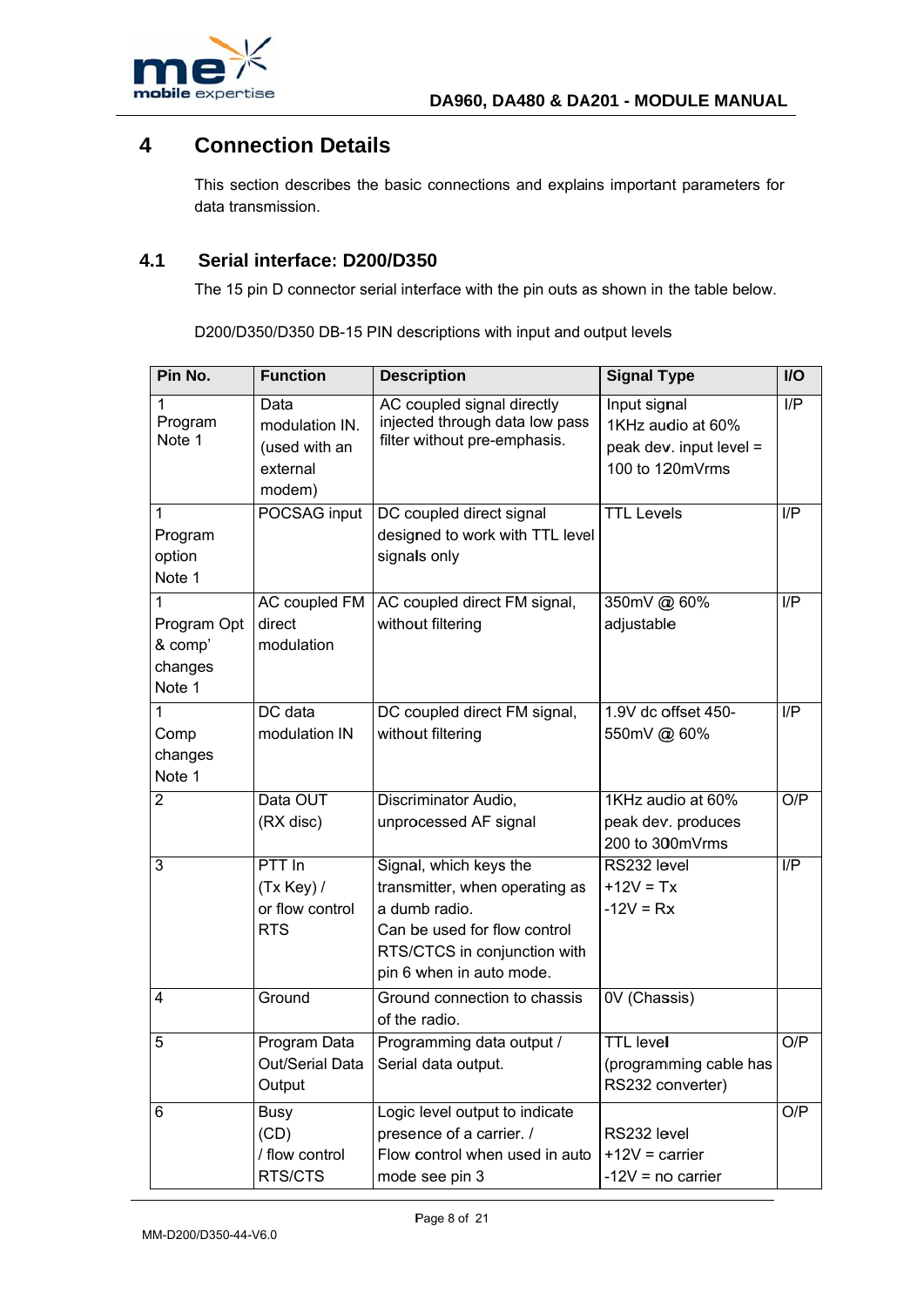

| 7                 | <b>Audio IN</b>    | Audio signal that is filtered     | 1KHz audio at 60%          | I/P |
|-------------------|--------------------|-----------------------------------|----------------------------|-----|
| (default)         | (Mic) / Monitor    | (high pass and pre- emph) then    | peak system deviation      |     |
|                   |                    | follows same route as data        | input level = $6$ to 8Vrms |     |
|                   |                    | mod through LPF. Sub-audio        |                            |     |
|                   |                    | tone is mixed with audio after    | <100k resistor to ground   |     |
|                   |                    | the LPF                           |                            |     |
|                   |                    | / Grounding line activates        |                            |     |
|                   |                    | monitor action                    |                            |     |
| 7                 | <b>RSSI</b>        | <b>RSSI Level</b>                 | 1 to 3.5 V                 | O/P |
| Link option       |                    |                                   |                            |     |
| 8                 | Program data       | Used for serial command for       | TTL level (RS232           | I/P |
|                   | IN/ serial         | radio control or is used for      | converter in               |     |
|                   | command            | inputting programming data        | programming cable)         |     |
| 9                 | Audio OUT          | Audio output from the audio       | 1KHz audio at 60%          | O/P |
|                   |                    | amplifier.                        | peak dev. produces         |     |
|                   |                    | Filtered by tone-filter and de-   | nominal 1Vrms @ 8Ω         |     |
|                   |                    | emphasis circuit                  |                            |     |
| 10                | RS232 Data IN      | Data input when the option        | RS232 level                | I/P |
|                   | for option         | module board is installed.        |                            |     |
|                   | module             |                                   |                            |     |
| 11                | RS232 Data         | Recovered data output when        | RS-232 level               | O/P |
|                   | Out for option     | the option module is installed.   |                            |     |
|                   | module             |                                   |                            |     |
| 12                | <b>Buffer</b>      | Indicates buffer status to        | RS-232 level               | O/P |
| (default)         | status(busy)       | prevent data loss according to    |                            |     |
|                   | for option         | buffer overrun                    |                            |     |
| 12                | module             |                                   |                            |     |
|                   | <b>Lock Detect</b> | PLL lock detect signal            |                            | O/P |
| Link option<br>13 | signal             | Data input for initial setting of | <b>TTL level</b>           | I/P |
|                   | GPS data input     |                                   |                            |     |
|                   |                    | GPS module. (NMEA 0183            |                            |     |
|                   |                    | format)                           |                            |     |
| 14                | VCC in +12         | Power supply input, operation     | +12 volts nominal          | I/P |
| (default)         | volts nominal      | outside the stated range will be  | 9v-18v extreme             |     |
|                   |                    | subject to degraded               |                            |     |
|                   |                    | performance                       |                            |     |
| 14                | <b>DGPS</b> data   | Data input for DGPS Correction    | <b>TTL level</b>           | I/P |
| Link option       | input              | of GPS module. (NMEA 0183         |                            |     |
|                   |                    | format)                           |                            |     |
| 15                | GPS data           | Position data output from the     | <b>TTL level</b>           | O/P |
|                   | output             | GPS module.                       |                            |     |
|                   |                    | (NMEA0183)                        |                            |     |

Note 1 : pin 1 will not operate as an input when the module is enabled in the programming

Link Options: To be carried out with reference to the layout and must be carried without any damage to the pcb. Any damage will invalid the warranty.

Refer to the Application Notes for details of link changes. Application Notes can be found on the mobile expertise website.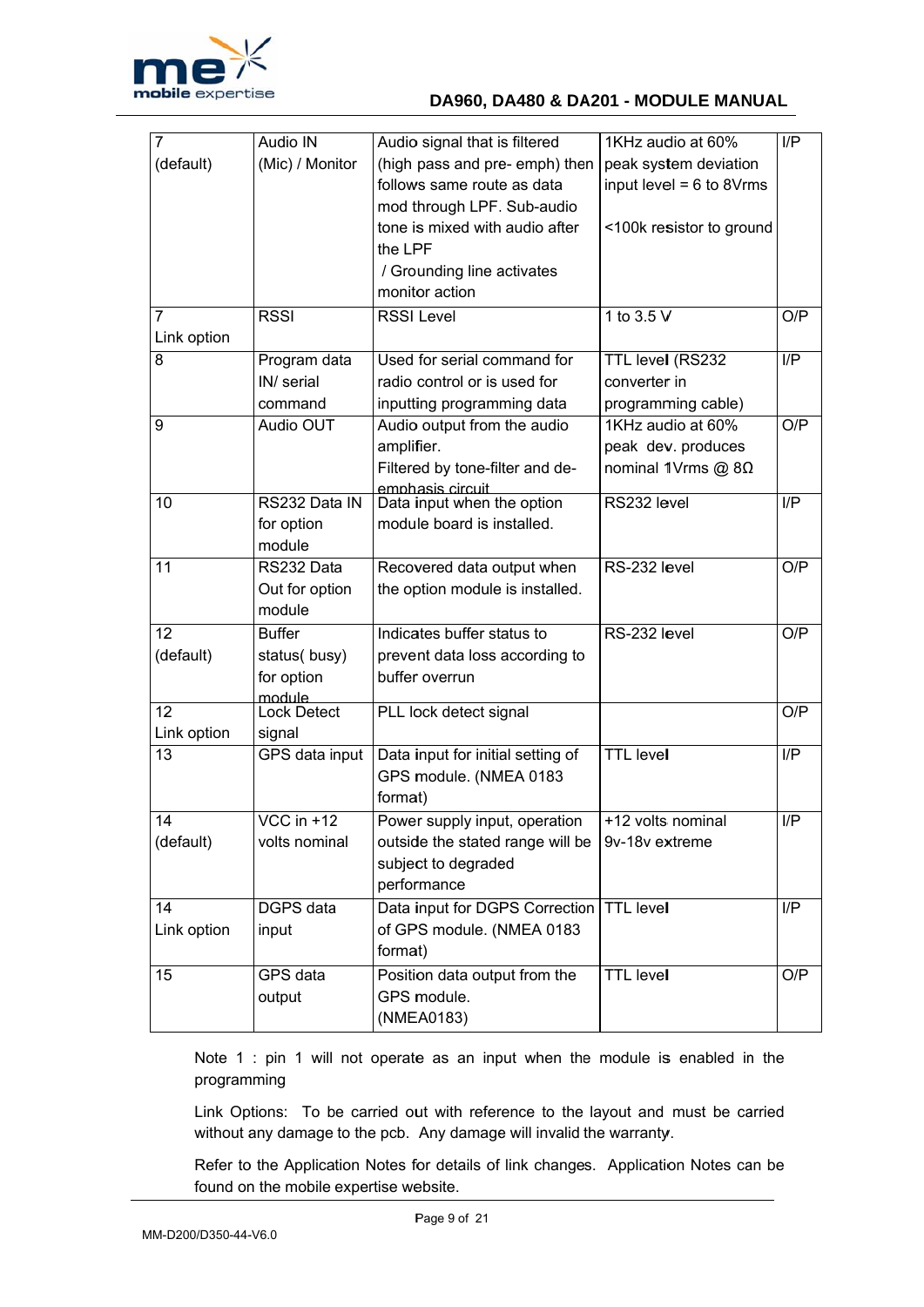

#### $4.2$ **Communication**

The serial protocol supported by the modems is fixed at 1 start bit, 8 data bits, 1 stop bit and no parity. There is no flow control available for the Bell 202 module, but for the GMSK and FFSK modem flow control can be selected as hardware (RTS/CTS). software (XON/XOFF) or none. The serial baud rate is also user configurable for the GMSK and FFSK, but is fixed for the Bell 202 at 1200.

The radio can be connected with one or two serial communication ports. This allows a different port to be used to control the modem (such as channel change) or allows the use of different signal types. Figure 4.1. Illustrates an example interface cable. The dotted lines (pins 4, 10 and 11 on the D200/D350) indicate the minimum requirement for transmitting and receiving RS-232 data for GMSK and FFSK modem. The Bell 202 modem requires an additional line, the PTT control line. The solid lines (pins 3, 6, and 12 on the D200/D350) indicate potential additional controls for handshaking. Figure 4.2. illustrates the additional connection for radio controls via serial command (e.g. channel change), which requires an RS-232 driver for the TTL logic.



Figure 4.1. Interface cable for data communication and its inner connection



Figure 4.2. Interface cable for data communication and radio control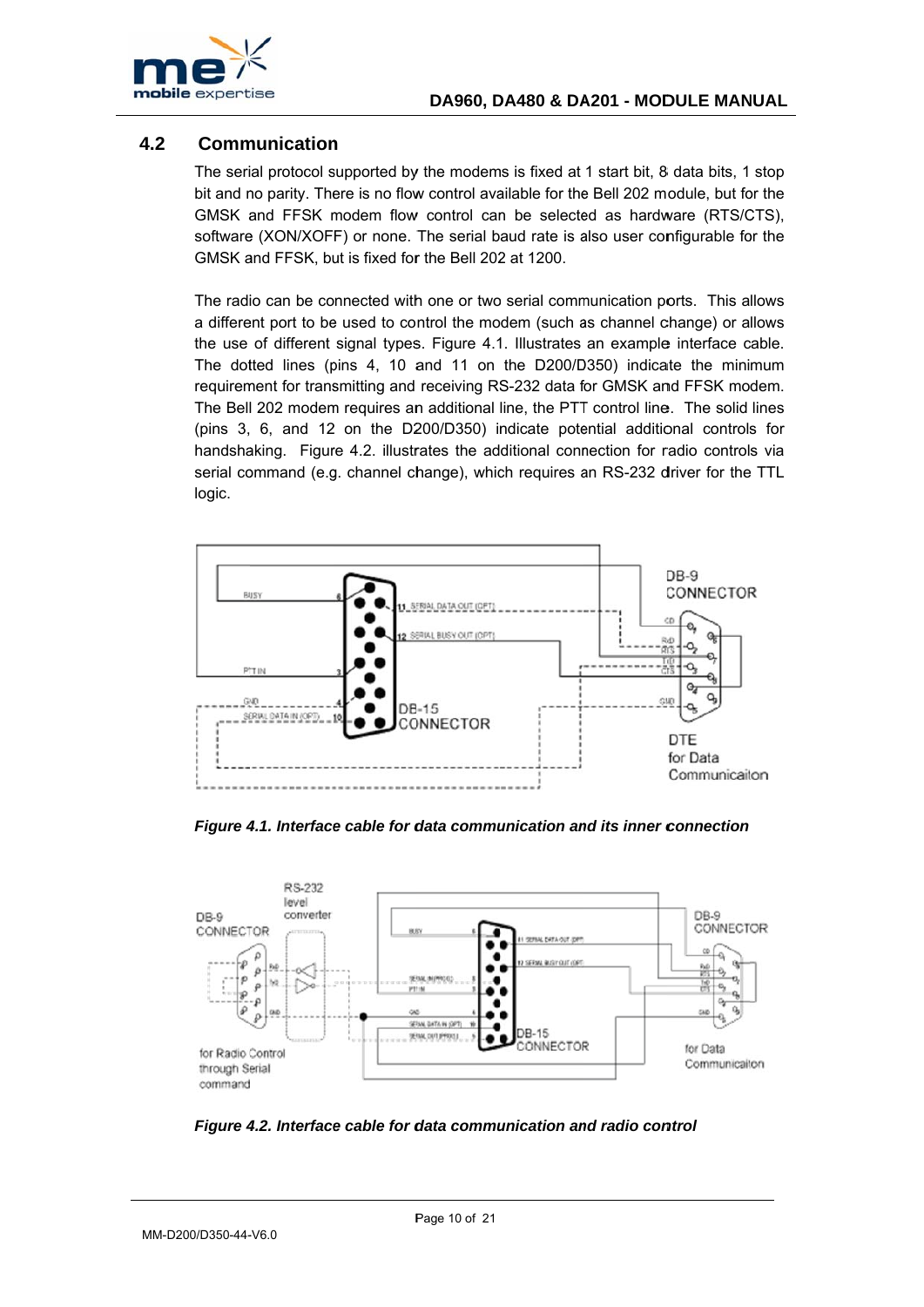

### 5 **Configuring the D200/D350**

#### $5.1$ Hardware set up

To route the control lines to the internal module the jumper connector requires repositioning as detailed in see section 3. When in dumb mode these controls are used for PTT and busy. When in auto mode these control lines can be used for flow control, i.e. RTS and CTS. It is also possible to leave the jumper connector at default when in auto mode (ensure flow control is not programmed to RTS/CTS). In this scenario, the radio can be used with voice as well.

#### $5.2$ **Timing Parameters**

This radio is not restricted to a specific network system, so the timing parameters can be set by the user to fit their own application.

## 5.2.1 TX Delay time 1

This introduces an additional delay after data is inputted and when the modem goes into transmit. For details refer to the operation section. This minimizes system degradation when there is a risk of frequent transmissions.

There is a minimum fixed delay (normally 28mS) between inputted data and transmitted power to ensure the PLL is stable at extremes of temperature. Any TX delay time 1 over 5mS will be added to this fixed delay. It is not possible to extend when in dumb mode, but this 28mS delay does still occur even if the PTT line is active at the same time as the data is sent.

Parameters: 5ms to 80mS in 5 ms steps. (20ms default). NB The minimum time between data being received on the RS232 port and when it is transmitted is 28mS, when the TX delay time 1 is set to 5ms. This additional time is to allow for PLL time in extreme conditions

# 5.2.2 Tx Delay time 2

This is only available when using CTCSS/DCS (not available with GMSK modem) and enables the carrier only (no tones) to be transmitted at the end of transmission. This prevents squelch noise in the receiver. Parameters: 200ms to 450 ms in 50 ms steps (250ms default)

# 5.2.3 Tx Off Delay

Allows the carrier to continue transmitting after all the data has been sent, as required by some systems. Parameters: 0 to 16mS in 2ms steps. Default is 0ms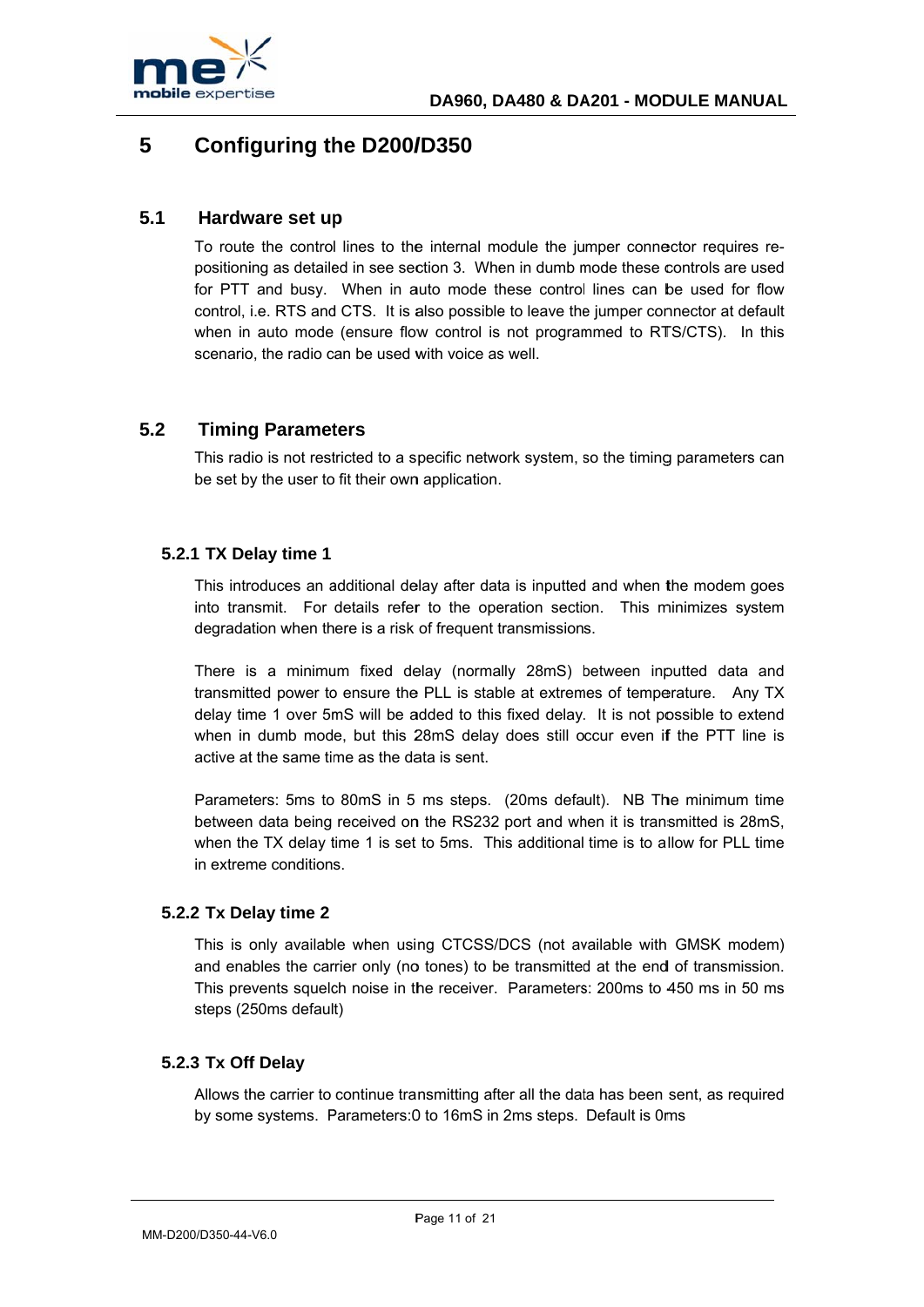

# 5.2.4 Tx On Delay

This adds a delay between transmitting the carrier frequency and the data being modulated onto the carrier. This allows sufficient time for the receiving radio to be 'open' before any data is sent. Minimum recommended is 10mS (or 5ms if Rx delay is set to 0 and RSSI squelch is used) with default at 20mS.

### 5.2.5 RX On delay

To prevent false timings for unwanted signals, a time delay is required after the squelch opens (see Figure 5.1). It is the delay between the carrier being detected and the busy line going active.

Parameters: 0 to 126mS in 2ms steps. (Default is 6mS).

N.B. The RX on delay must always be less than the TX on Delay, otherwise the signal will not be received.

#### $5.3$ **Data Reception**

On reception of a valid signal, the Master MCU sends a 'Rx ready' signal to the slave MCU of the modem, to prepare the modem for data. At the same time, the Master MCU outputs a 'busy detect' signal through the DB Connector.

The modem requires synchronization before receiving data, which is done by a preamble sequence. A minimum preamble is required by the modem IC to prevent data loss - see programming guide for details.



**Figure 5.1. Timing parameters Operation**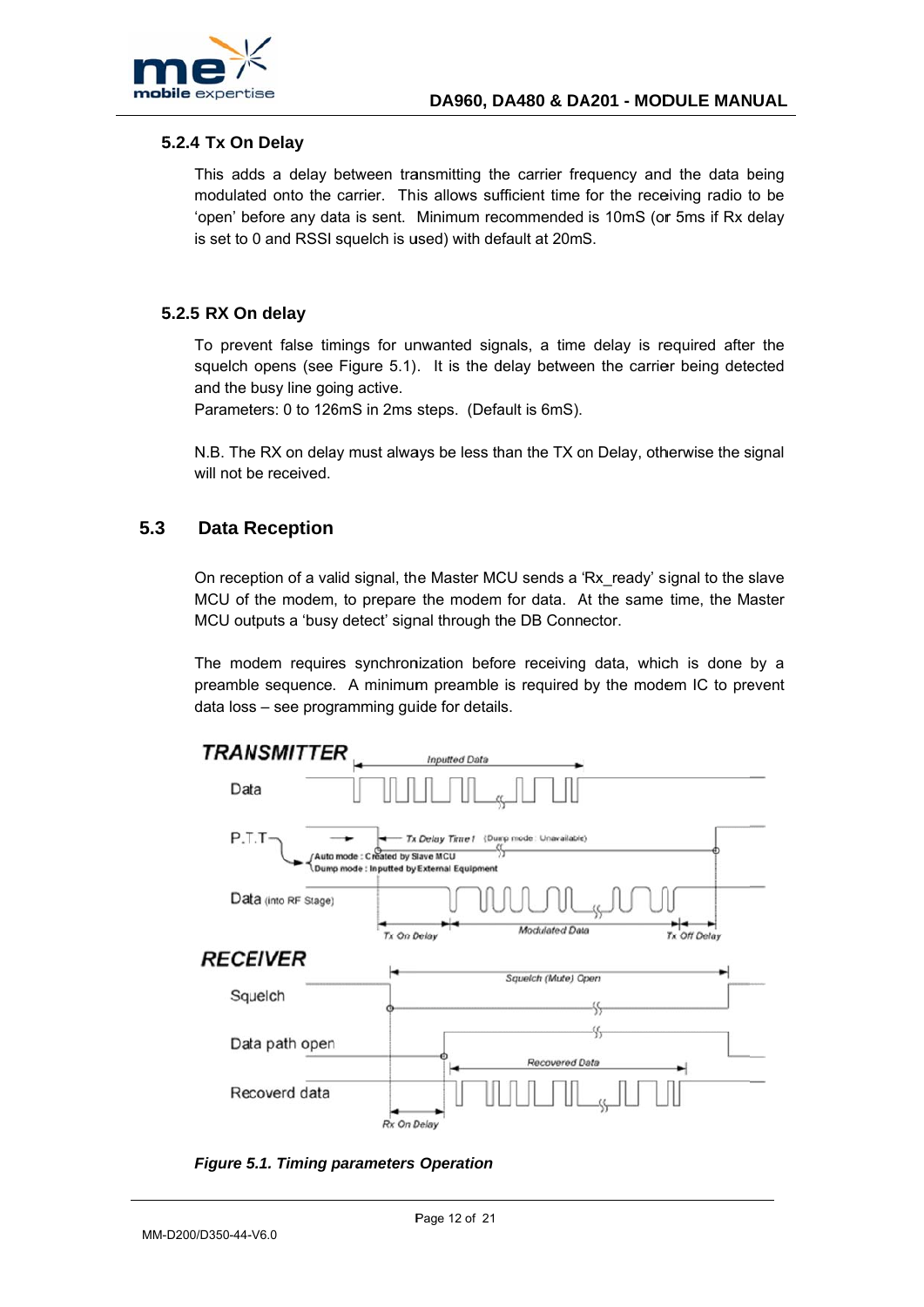

### 6 **Operation**

#### $6.1$ **Serial Commands**

The modem can be controlled by using the serial command (pin 8) data in, sending commands to the radio such as PTT or change channel

The format for these commands (asynchronous) are:

- Baud rate: 4800 bit/sec  $\bullet$
- $\bullet$ Data: 8 bit.
- Parity: Non parity
- Stop Bit (SP): 1 bit
- MSB first transmission

Each serial command consists of 3 bytes. The first byte is the command (CMD), the second is data (DATA) required by the command and the third is the check sum (CS) to validate contents

TX Command format:

| <b>CMD</b> | <b>DATA</b> | $\mathsf{cs}$ |
|------------|-------------|---------------|
| 1st byte   | 2nd byte    | 3rd byte      |
|            |             |               |

N.B. Check Sum = 1st byte + 2nd byte.  $CS = CMD + DATA$ 

Response format:

|  | <b>CMD</b> | "A2<br>. A 1<br>٦Δ |  | An |
|--|------------|--------------------|--|----|
|--|------------|--------------------|--|----|

The response CMD is in the form of:

ACK, acknowledge, Hex: 0xAA; (then data if any) NACK, no acknowledge (error in command) Hex: 0x55 NOK, not okay (cannot carry out command) Hex: 0x65

If command is not recognised, repeated or already in requested or wrong state e.g channel change in TX) there is no response from the radio.

# 6.1.1 Transmit command and data

| <b>Mode</b> | <b>TX</b> | <b>Transmit</b> | <b>Response</b> | <b>Response Data</b> | <b>Remark</b>         |
|-------------|-----------|-----------------|-----------------|----------------------|-----------------------|
|             | Command   | Data            | Command         |                      |                       |
|             | (CMD)     | (DATA)          | (CMD)           |                      |                       |
| Channel     | 0x64      | $0x00:$ chn 1   | 0XAA (ACK)      |                      | No response if in     |
| Change      |           | $0x01$ : chn 2  | 0X55 (NACK)     |                      | transmit mode         |
| Request     | 0x53      | 0x66            | ACK / NACK      | 1st byte: Chn no.    | $Chn 1 = 01$          |
| current     |           |                 |                 | 2nd byte: option     | $Chn 2 = 02$          |
| Channel     |           |                 |                 | board status         | A0: No option board   |
|             |           |                 |                 |                      | A1: GMSK              |
|             |           |                 |                 |                      | A2: FFSK/AFSK         |
| Activate    | 0x87      | 0x00            | ACK / NACK      |                      | Cannot receive in     |
| prog mode / |           |                 | No response     |                      | this mode, but clears |
| main loop   |           |                 | on earlier      |                      | previous serial       |
|             |           |                 | models          |                      | commands. Use         |
|             |           |                 |                 |                      | 0x53 to rx mode       |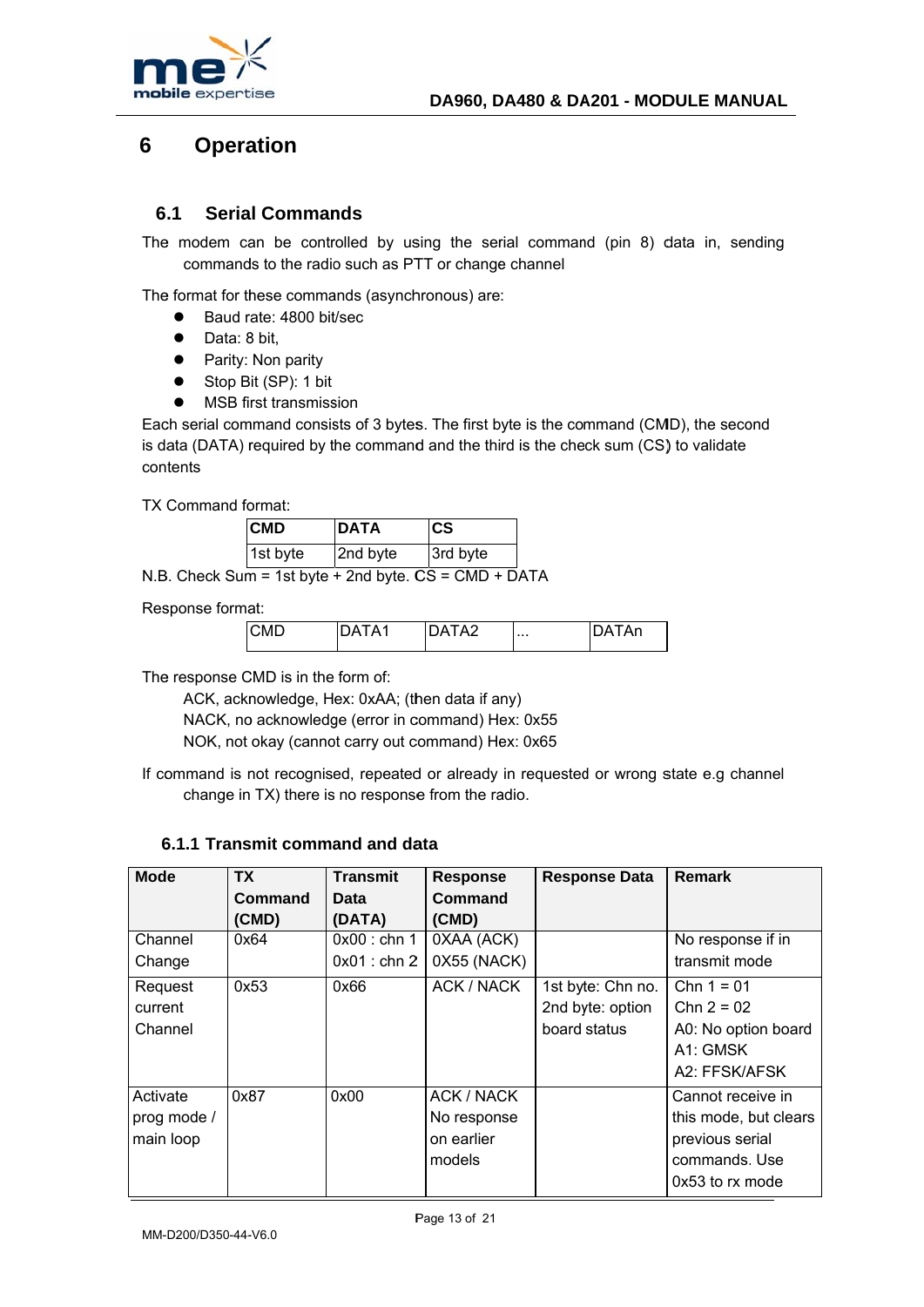

# DA960, DA480 & DA201 - MODULE MANUAL

| Request                                                                                                    | 0x53 | 0x66 | ACK / NACK        | 1st byte: chn no. | $\overline{Chn 1} = 01$ |
|------------------------------------------------------------------------------------------------------------|------|------|-------------------|-------------------|-------------------------|
| current                                                                                                    |      |      |                   | 2nd byte:         | $Chn 2 = 02$            |
| channel                                                                                                    |      |      |                   | software version  | Software version 1.2    |
| number,                                                                                                    |      |      |                   | 3rd byte: option  | $= 12$                  |
| when in prog                                                                                               |      |      |                   | board status      | A0: No option board     |
| mode                                                                                                       |      |      |                   |                   | A1: GMSK                |
|                                                                                                            |      |      |                   |                   |                         |
|                                                                                                            |      |      |                   |                   | A2: FFSK/AFSK           |
| *Software                                                                                                  | 0x59 | 0x00 | <b>ACK / NACK</b> | 1st byte main ver | 2 bytes in Hex          |
| version                                                                                                    |      |      |                   | 2nd byte update   | represent version       |
|                                                                                                            |      |      |                   | ver               | e.g. 1.10 becomes       |
|                                                                                                            |      |      |                   |                   | 01,0A                   |
|                                                                                                            |      |      |                   |                   | *Firmware version       |
|                                                                                                            |      |      |                   |                   | 5.0 or later            |
| Enter TX                                                                                                   | 0x61 | 0x74 | <b>ACK / NACK</b> |                   | No response if          |
| mode                                                                                                       |      |      |                   |                   | already TX              |
|                                                                                                            |      |      |                   |                   |                         |
| Enter <sub>RX</sub>                                                                                        | 0x61 | 0x72 | <b>ACK / NACK</b> |                   | No response if          |
| mode                                                                                                       |      |      |                   |                   | already RX              |
| <b>Enter Sleep</b>                                                                                         | 0x57 | 0X4f | <b>ACK / NACK</b> |                   | Firmware 5.0 or         |
| mode                                                                                                       |      |      |                   |                   | later                   |
| Exit Sleep                                                                                                 | 0x57 | 0x58 | <b>ACK / NACK</b> |                   | Firmware 5.0 or         |
| mode                                                                                                       |      |      |                   |                   | later                   |
| Check radio                                                                                                | 0x6a | 0x00 | <b>ACK / NACK</b> |                   |                         |
| awake                                                                                                      |      |      |                   |                   |                         |
| Scan start                                                                                                 | 0x62 | 0x73 | <b>ACK / NACK</b> |                   | No response if          |
|                                                                                                            |      |      |                   |                   | already scanning        |
| Scan start,                                                                                                | 0x62 | 0x73 | 0X66              | Chn no.,          | Respond once if         |
| whist                                                                                                      |      |      |                   | CMD+DATA          | stopped on a            |
| stopped on                                                                                                 |      |      |                   |                   | channel. e.g. If on     |
| correct call                                                                                               |      |      |                   |                   | channel 1:66,00,66      |
| channel                                                                                                    |      |      |                   |                   | (00=chn1,01-chn2)       |
|                                                                                                            | 0x62 | 0x46 | <b>ACK / NACK</b> |                   |                         |
| Scan Stop                                                                                                  |      |      |                   |                   |                         |
| Scan stop,                                                                                                 | 0x62 | 0x46 | 0X66 / data /     | Chn no.,          | Respond once if         |
| whist                                                                                                      |      |      | <b>ACK</b>        | CMD+DATA          | stopped on a            |
| stopped on                                                                                                 |      |      |                   |                   | channel. e.g. If on     |
| correct call                                                                                               |      |      |                   |                   | channel 1:66,00,66      |
| channel                                                                                                    |      |      |                   |                   | $(00=chn1, 01-chn2)$    |
| Scan delete                                                                                                | 0x62 | 0x4f | <b>ACK / NACK</b> |                   | NOK: e.g. when          |
|                                                                                                            |      |      | 0X65 (NOK)        |                   | stopped not on a        |
|                                                                                                            |      |      |                   |                   | channel                 |
| Module Test                                                                                                | 0x75 | 0x78 | <b>ACK / NACK</b> |                   |                         |
| Message                                                                                                    |      |      |                   |                   |                         |
| Enable                                                                                                     |      |      |                   |                   |                         |
| Module Test                                                                                                | 0x75 | 0x79 | <b>ACK / NACK</b> |                   |                         |
|                                                                                                            |      |      |                   |                   |                         |
| Message                                                                                                    |      |      |                   |                   |                         |
| Disable                                                                                                    |      |      |                   |                   |                         |
| A comprehensive list of serial commands is available on our web site<br>www.mobile-expertise.co.uk/support |      |      |                   |                   |                         |
|                                                                                                            |      |      |                   |                   |                         |
|                                                                                                            |      |      |                   |                   |                         |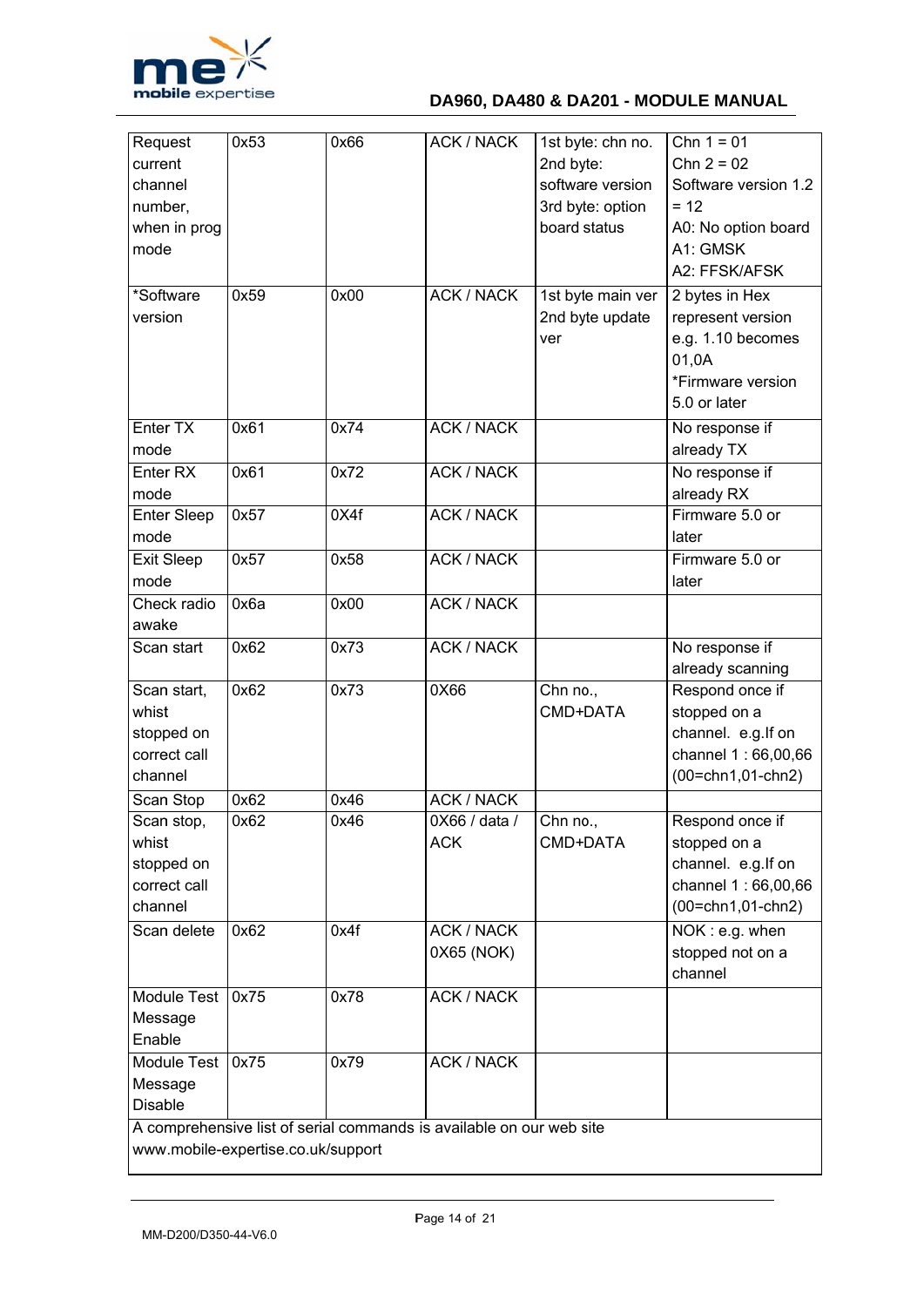

#### $6.2$ **Auto Mode**

Auto Mode: (GMSK and FFSK only)

The D200/D350 will automatically transmit data when it receives data from the DTE. When the D200/D350 receives data via the RS232 port, the Master MCU will send a control signal to activate the RF stage to prepare for transmission. To prevent data loss, inputted data will be saved in the internal memory (buffer), in the slave MCU of the modem option board.

# 6.2.1 Software flow control (Xon/Xoff)

This flow control function uses three wires, RXD, TXD and GND in RS232. When DCE is receiving data from DTE, XOFF and XON commands are used to prevent received data from exceeding the buffer capacity in DCE. The DCE sends a command to halt transmission to the DTE - the XOFF code. When the buffer has enough space to receive data again, the DCE sends a command to request transmission - the XON code.



Figure 6.1. Data and Control signal flow in Software flow control



Figure 6.2. Pin connection for Software flow control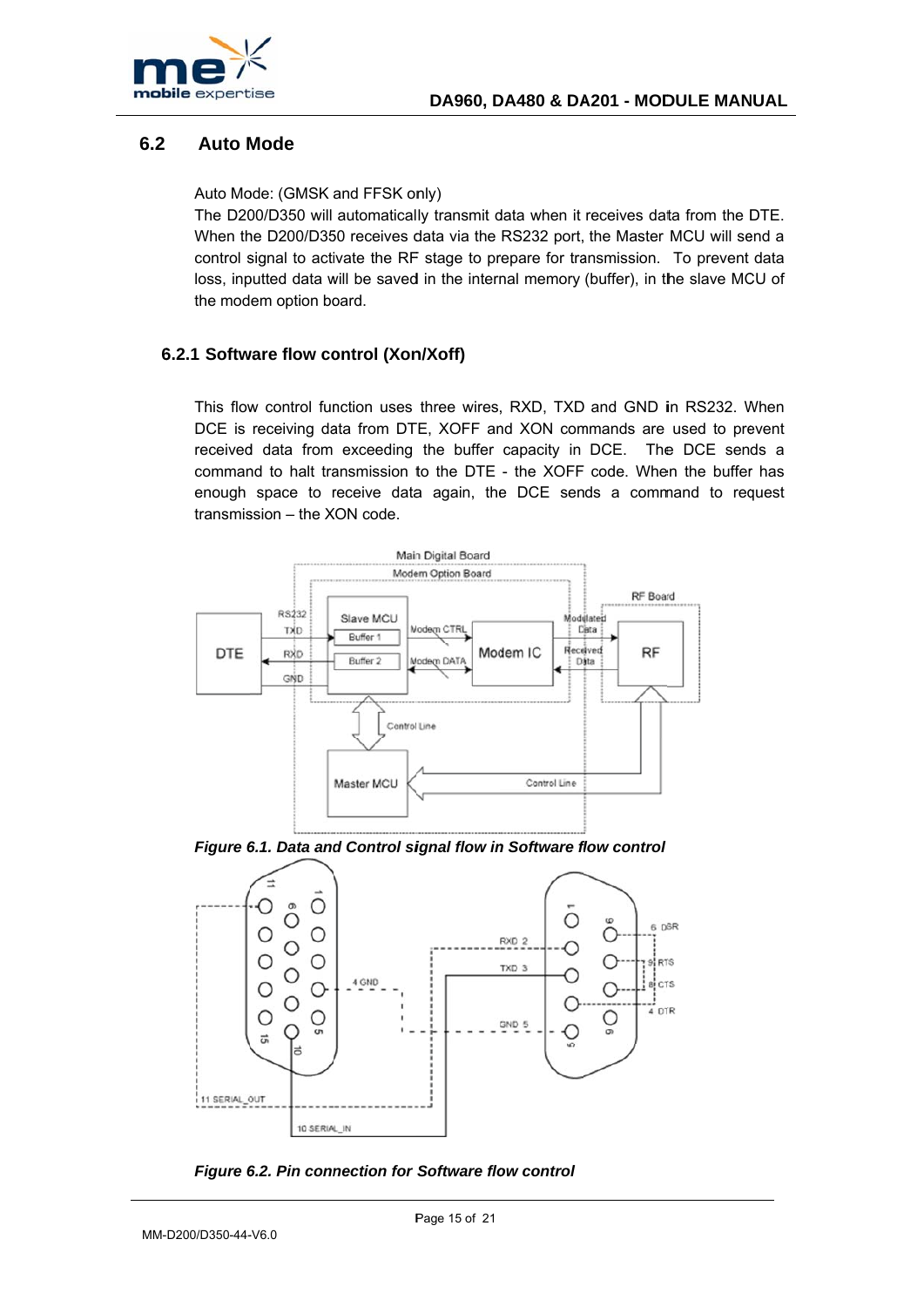

# 6.2.2 Hardware flow control (RTS/CTS)

The hardware flow control function is performed by using the control lines RTS (Request To Send) and CTS (Clear To Send) with TXD, RXD and GND in RS232. When the DTE has data to be transmitted, it sends an RTS signal to the DCE and waits for a CTS signal from the DCE. When receiving the data, the command to transmission halt request (CTS signal – not okay) may be used to prevent buffer overflow. When the buffers have sufficient space to receive data again, the DCE sends command of transmission request (CTS signal - okay) to the DTE.



Figure 6.3. Data and Control signal flow in Hardware flow control



Figure 6.4. Pin connection for Hardware flow control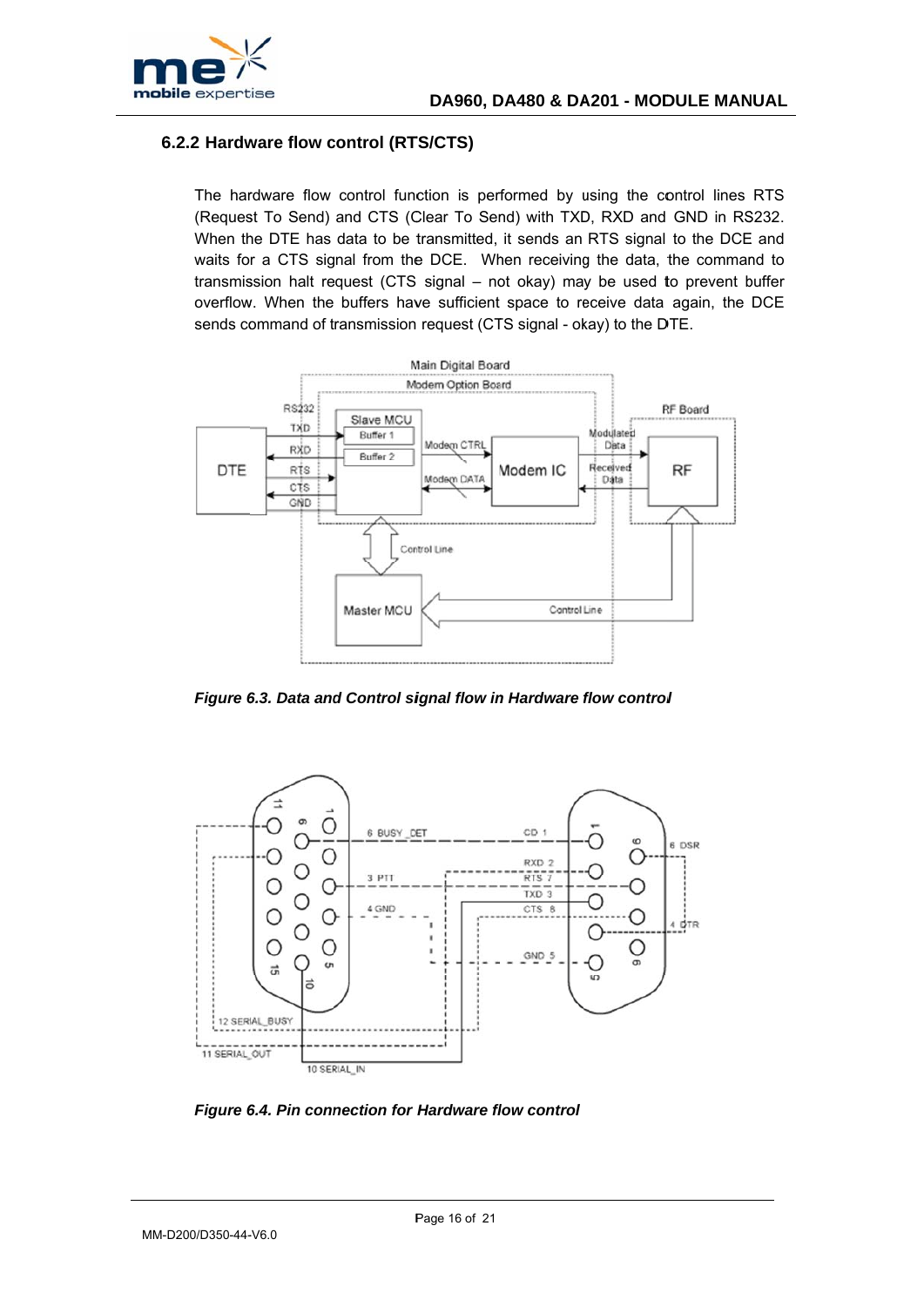

# **6 .2.3 Flow c control: N one**

It is also possible to turn off flow control when in auto mode. Without flow control there is no protection to prevent the internal buffers from overflowing. If an overflow occurs within the modem, data will be lost. To reduce the risk of lost data, the data should be limited in size, so that is less than the available buffer memory of the Slave MCU.

#### **6.3 Dumb Mode**

In dumb mode the radio will not transmit simply by the DTE sending its data. There is no flow control in dumb mode. The application should control all the processes such as Tx preparation for the RF stage and handshaking. The radio has to be put into transmit either by using the PTT control line or serial command via pin 8. The inputted data is buffered before transmission to ensure no loss of data. (28ms delay)



**Figure 6.5. Data and Control signal flow in Dumb mode** 

This operating mode uses 6 wire cable and jumper position of CON407 (as in hardware flow control). If the DTE has data to transmit, the DTE applies a 2.5V high to the PTT line on pin 4 of the DB-15 connector, which will disable the receiver and switch the transmitter on, and then release data to radio. This size of data should be limited to the size of the buffer memory of the slave MCU. After all assigned data is transmitted, the DTE returns PTT signal below -2.5V to complete the transmission.

#### **6.4 Data F Flow**

An example flow of data is shown in figure 6.6. If the radio has data to transmit of an assigned data block size, the receiving radio, if it receives the correct data, will transmits an ACK (acknowledge) signal as indication of successful receipt. Sequentially, the next data will be transmitted. But if an incorrect receipt occurs, then an ACK signal will not be sent. In this case, the transmitting radio sends next data after ela psing a give n period of ti ime.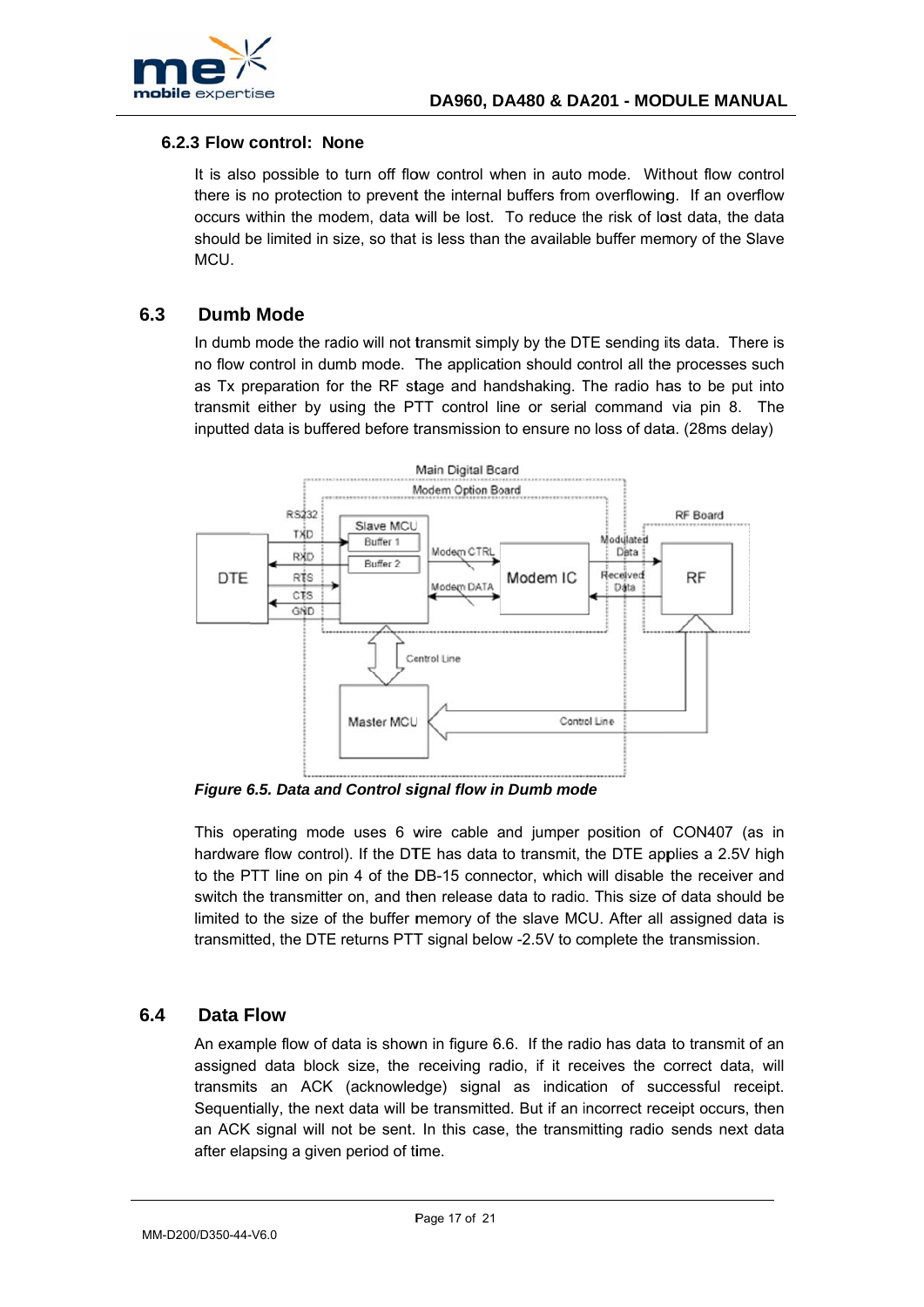

Ack Signal : Acknowledge Signal

### Figure 6.6. Data transmission and handshaking operation

#### 6.5 **Data Format**

Each data block is assembled with a preamble, ABDS, start data, the actual data and end data.

| Preamble | <b>ABDS</b> | Start Data | <b>DATA</b> | End Data |
|----------|-------------|------------|-------------|----------|
|----------|-------------|------------|-------------|----------|

ABDS : Addtional Bits to Detect Start data

Figure 6.7. Data block for transmission

# 6.5.1 Preamble

The Preamble is the data bits, which synchronize the modem IC in the receiving radio. The length of this data bit is programmable depending on the application. Refer to the programming guide for values.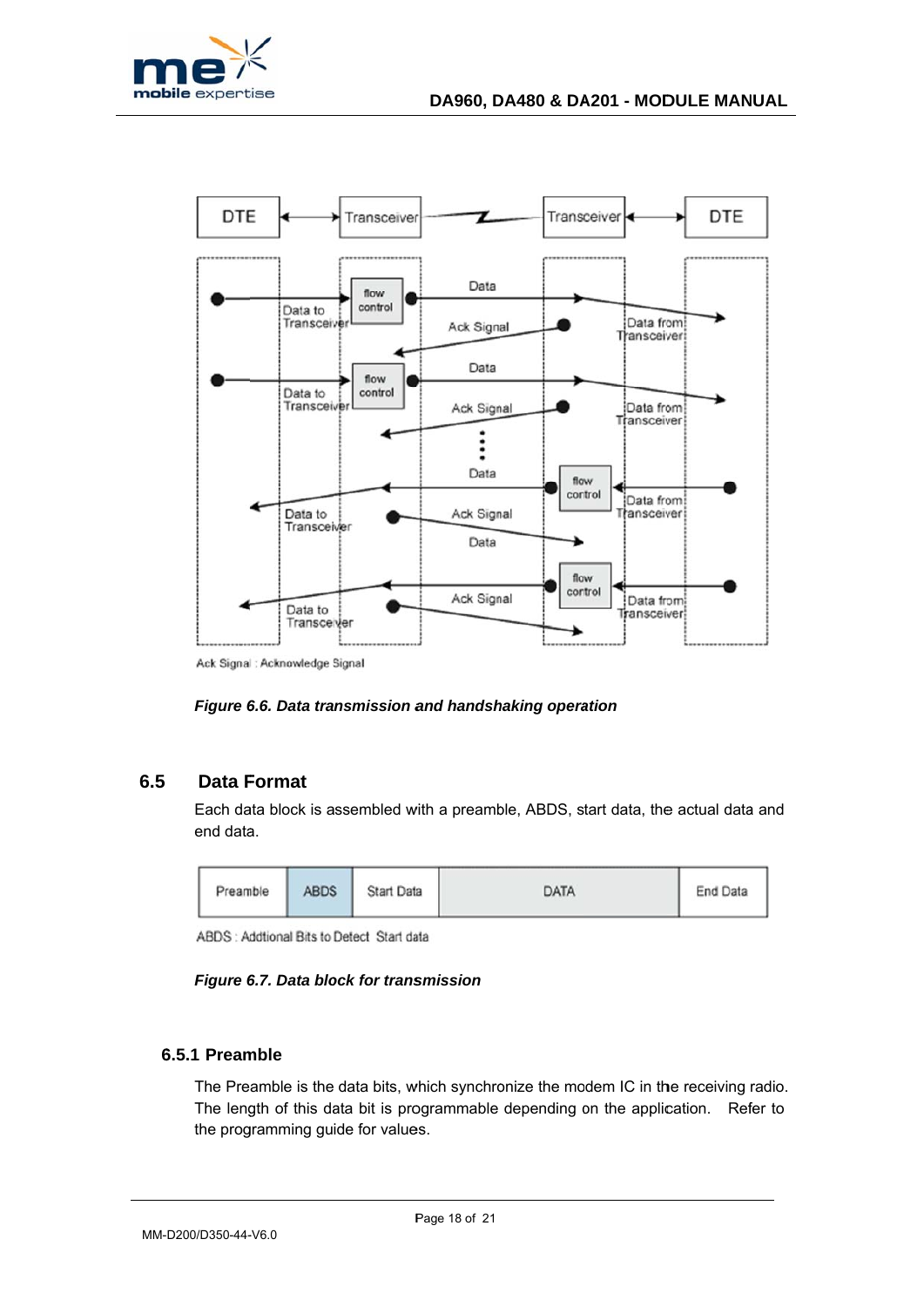

# **6.5.2 ABDS**

The 6 bits ABDS (Additional Bits to Detect Start data) are used to detect the start data more reliably.

## 6.5.3 Start Data

The 32 bit Start data is the beginning bits of the valid data. Only if these bits are matched with the assigned data bits is the following data block treated as valid. The maximum allowable error in this start data is 3 bits, but this is programmable down to zero.

## 6.5.4 Data

The size of Data is programmable as base block size when using the GMSK or FFSK modem. The Bell 202 modem has no specific block size. Refer to the programming guide for values.

### 6.5.5 End data

End data is the last bits of valid data and if no data is detected during a 16 bits interval, the modem terminates to receive valid data.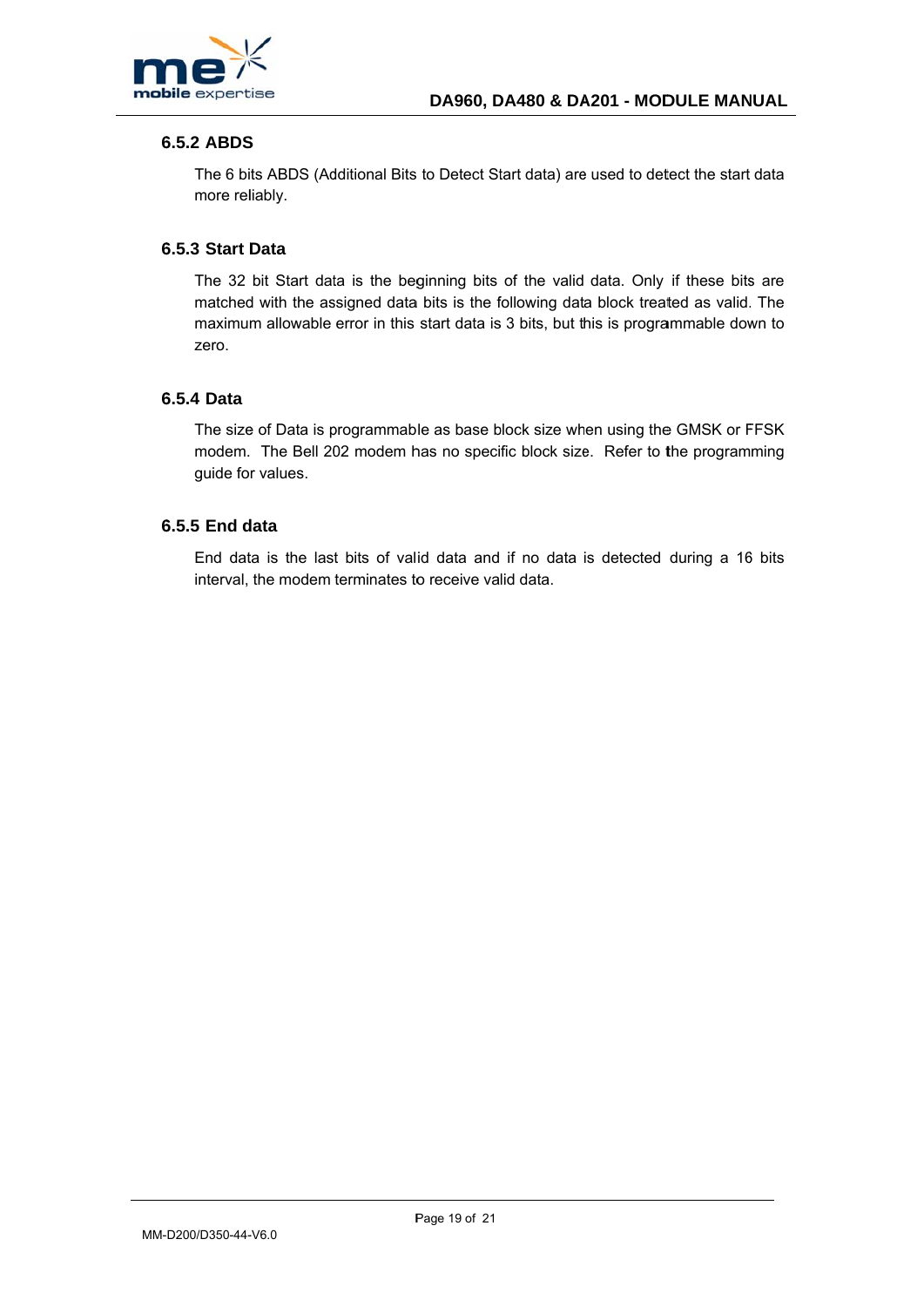

### $\overline{7}$ Pin-out chart for DA480/960

#### $7.1$ Pin-out for DA 960

| <b>Connector</b> | Pin            | <b>Function</b>    | <b>Description</b>                            | Input/                   |  |
|------------------|----------------|--------------------|-----------------------------------------------|--------------------------|--|
| No.              | No.            |                    |                                               | Output                   |  |
|                  | 1              | <b>VCC</b>         | 6V to 12V Power Input                         | $\overline{\mathsf{IP}}$ |  |
|                  | 2              | <b>GND</b>         | Ground                                        |                          |  |
|                  | 3              | <b>PTT</b>         | Signal from the digital board to enable       | I/P                      |  |
|                  |                |                    | transmitter circuit of modem board.           |                          |  |
|                  | 4              | TXD_EN             | It ensures that the radio has stabilized in   |                          |  |
|                  |                |                    | transmission before the data is processed     | I/P                      |  |
|                  |                |                    | for modulation.                               |                          |  |
|                  | 5              | <b>TX END</b>      | To finish transmission, it indicates memory   | O/P                      |  |
|                  |                |                    | buffer of Master MCU of digital board is      |                          |  |
|                  |                |                    | empty.                                        |                          |  |
|                  | 6              | <b>MUTE</b>        | Logic level input from digital board to       | I/P                      |  |
|                  |                | (Busy)             | indicate whether a carrier is present or not. |                          |  |
| Connector 1      | $\overline{7}$ | <b>MODEM EN</b>    | Modem Enable input                            | I/P                      |  |
|                  | 8              | POWER SAVE         | Power save input for modem board.             | I/P                      |  |
|                  | 9              | CMD EN             | It indicates that command for Modem           | I/P                      |  |
|                  |                |                    | programming is effective.                     |                          |  |
|                  | 10             | CMD IN/OUT         | Data Input and Output for Modem               | $I/P$ ,                  |  |
|                  |                |                    | programming.                                  | O/P                      |  |
|                  | 11             | CMD CLK            | Clock Input for Modem programming.            | I/P                      |  |
|                  | 12             | MODEM_SEL          | It Indicates modem type to Master MCU         | O/P<br>I/P               |  |
|                  |                |                    | for programming.                              |                          |  |
|                  | 13             | $RX$ <sub>IN</sub> | The GMSK signal input for the receiver of     |                          |  |
|                  |                |                    | modem IC.                                     |                          |  |
|                  | 14             | TX OUT             | The GMSK filtered Tx output signal.           | O/P                      |  |
|                  |                |                    |                                               |                          |  |
|                  | 1              | Serial IN          | The Serial data to be transmitted is input    | I/P                      |  |
|                  |                |                    | to this pin.                                  |                          |  |
|                  | $\overline{2}$ | Serial_OUT         | The recovered asynchronous serial data        | O/P                      |  |
|                  |                |                    | output from the receiver.                     |                          |  |
|                  | 3<br>4         | <b>Busy</b>        | To eliminate data loss according to buffer    |                          |  |
|                  |                |                    | overrun of slave MCU's memory, it             | O/P                      |  |
| Connector 2      |                |                    | indicates buffer status.                      |                          |  |
|                  |                | Carrier_Detect     | Handshake signal for RTS control mode. It     | O/P                      |  |
|                  |                |                    | indicates whether Slave MCU of modem          |                          |  |
|                  |                |                    | has decoded data or not.                      |                          |  |
|                  |                | PTT IN             | Handshake signal for RTS control mode. It     |                          |  |
|                  | 5              |                    | requests data transmission to Slave MCU       | I/P                      |  |
|                  |                |                    | of modem.                                     |                          |  |
|                  | 6              | <b>PROGRAM</b>     | It's reserved input for firmware upgrade.     | I/P                      |  |